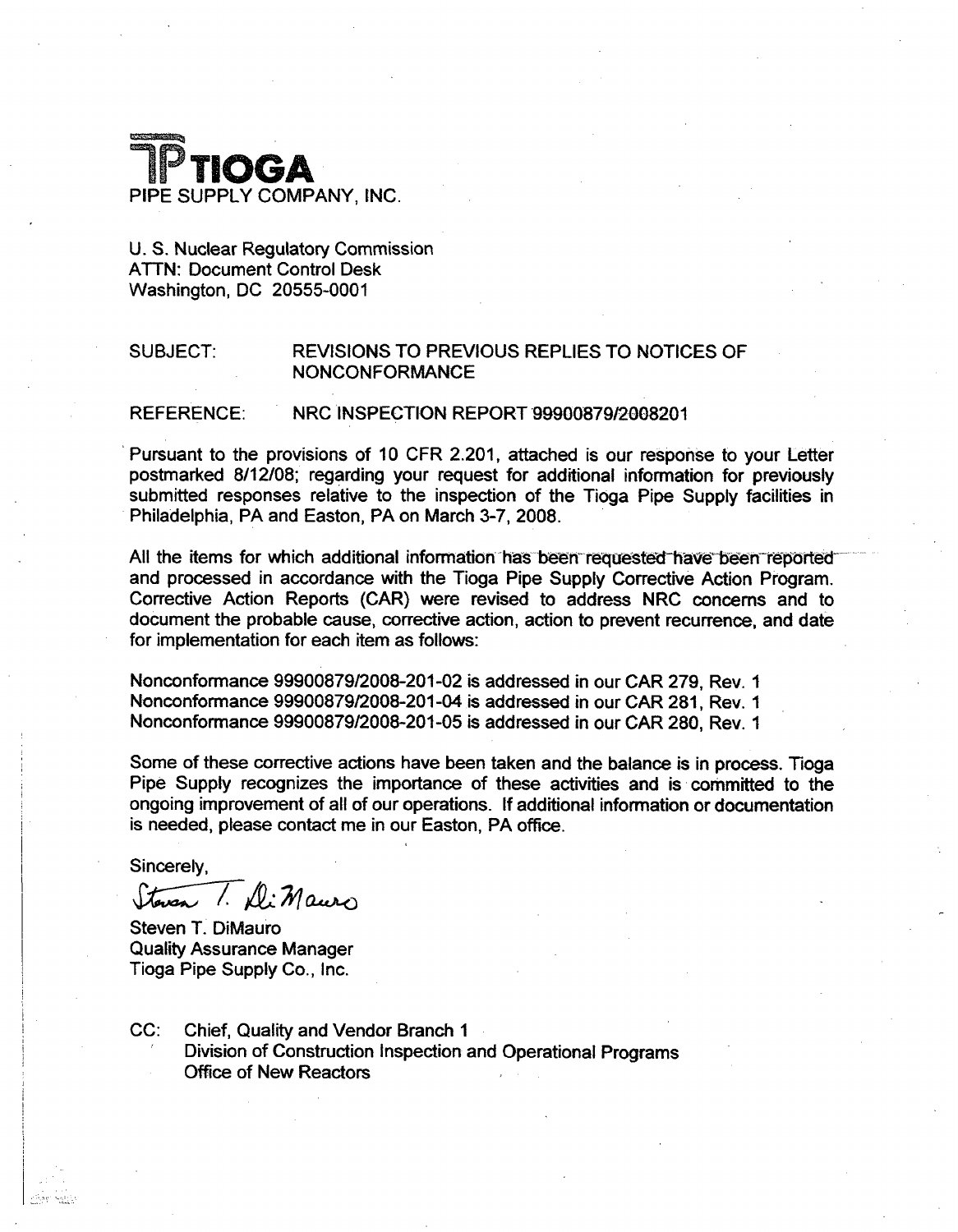| Form QSP #26.1                                                                                                                                                                                                                                                                                                                                                                                                                                     | Vendor                                |
|----------------------------------------------------------------------------------------------------------------------------------------------------------------------------------------------------------------------------------------------------------------------------------------------------------------------------------------------------------------------------------------------------------------------------------------------------|---------------------------------------|
| 9/85                                                                                                                                                                                                                                                                                                                                                                                                                                               | $\boldsymbol{\mathsf{X}}$<br>Internal |
| <b>TIOGA PIPE SUPPLY CO INC.</b><br><b>CORRECTIVE ACTION REPORT</b>                                                                                                                                                                                                                                                                                                                                                                                |                                       |
| Vendor Name: Tioga Pipe Supply Co Inc                                                                                                                                                                                                                                                                                                                                                                                                              | CAR.<br>#279, Rev. 1                  |
| Location: Easton, PA                                                                                                                                                                                                                                                                                                                                                                                                                               | Date: 8/28/08                         |
| <b>Requirement:</b>                                                                                                                                                                                                                                                                                                                                                                                                                                |                                       |
| Criterion XI, "Test Control," of Appendix B to 10 CFR Part 50 requires, in part, that test procedures shall<br>include provisions for assuring that all prerequisites for the given test have been met, that adequate test<br>instrumentation is available and used, and that the test is performed under suitable environmental<br>conditions. Test results shall be documented and evaluated to assure that test requirements were<br>satisfied. |                                       |
| <b>Finding:</b><br>On March 6, 2008, the NRC inspectors found that Tioga personnel performing tension testing in<br>ฯ.<br>accordance with Tioga Testing Instruction 3 (TI-3), "Tension Testing," Revision 1, did not<br>perform step 6.6.2, performed steps 7.1 through 7.3 out of sequence, and performed step 7.4                                                                                                                                |                                       |
| incorrectly.                                                                                                                                                                                                                                                                                                                                                                                                                                       |                                       |
| 2. On March 5, 2008, the NRC inspectors found an unanalyzed, "dirty water" supply was used for<br>conducting hydrostatic test activities at Tioga's Easton, PA facility. Exposing test piping to this<br>environment could be detrimental to austenitic stainless steel piping material.                                                                                                                                                           |                                       |
| (See attached Supplemental Sheet)                                                                                                                                                                                                                                                                                                                                                                                                                  |                                       |
| Dept. NA                                                                                                                                                                                                                                                                                                                                                                                                                                           | Date 3/6/08                           |
|                                                                                                                                                                                                                                                                                                                                                                                                                                                    | Requested Reply Date 9/8/08           |
|                                                                                                                                                                                                                                                                                                                                                                                                                                                    |                                       |
| (See attached supplemental sheet)                                                                                                                                                                                                                                                                                                                                                                                                                  |                                       |
|                                                                                                                                                                                                                                                                                                                                                                                                                                                    |                                       |
|                                                                                                                                                                                                                                                                                                                                                                                                                                                    | teven ( Simauro<br>Signature          |
|                                                                                                                                                                                                                                                                                                                                                                                                                                                    |                                       |
|                                                                                                                                                                                                                                                                                                                                                                                                                                                    |                                       |
|                                                                                                                                                                                                                                                                                                                                                                                                                                                    |                                       |
|                                                                                                                                                                                                                                                                                                                                                                                                                                                    |                                       |
|                                                                                                                                                                                                                                                                                                                                                                                                                                                    |                                       |
| Reported by: NRC Inspection Issue<br>Corrective Action Responsibility Steve DiMauro<br>Probable Cause and Corrective Action:<br><b>Date Corrective Action</b><br>To Be Completed 09/31/08<br><b>Verification of Corrective Action</b><br>Comments:<br>By                                                                                                                                                                                           | Date                                  |

 $\label{eq:2.1} \frac{d\mathbf{r}}{d\mathbf{r}} = \frac{1}{2} \left( \frac{d\mathbf{r}}{d\mathbf{r}} + \frac{d\mathbf{r}}{d\mathbf{r}} \right) \mathbf{r} \cdot \mathbf{r} \cdot \mathbf{r} \cdot \mathbf{r} \cdot \mathbf{r} \cdot \mathbf{r} \cdot \mathbf{r} \cdot \mathbf{r} \cdot \mathbf{r} \cdot \mathbf{r} \cdot \mathbf{r} \cdot \mathbf{r} \cdot \mathbf{r} \cdot \mathbf{r} \cdot \mathbf{r} \cdot \mathbf{r} \cdot \mathbf{r} \cdot \mathbf{r}$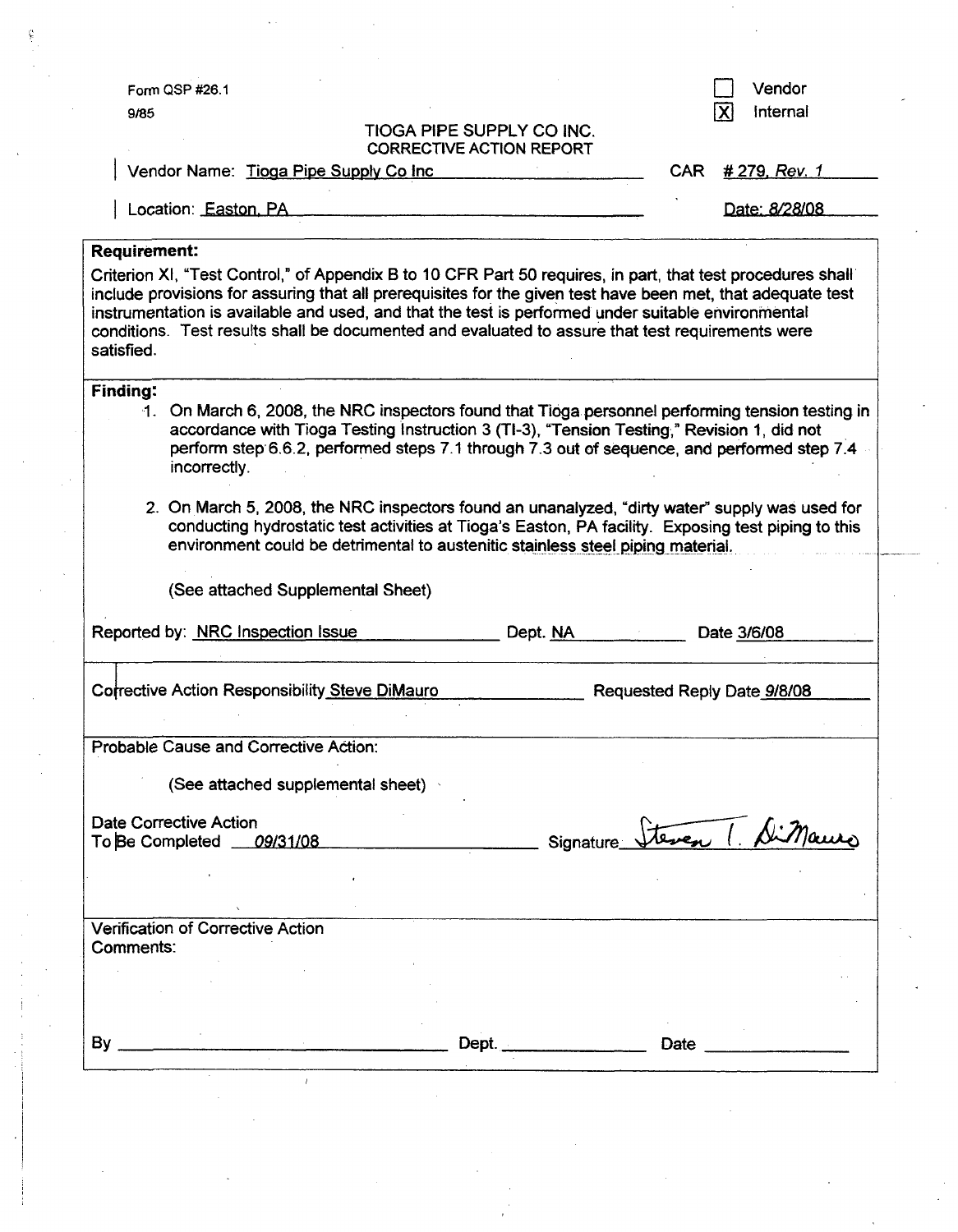### Supplemental Sheet CAR #279

### Finding (cont'd):

- 3. On March 5, 2008, the NRC inspectors found the acceptance criteria of TI-1, "Hydrostatic Testing," Revision 1 required holding hydrostatic pressure between a minimum and maximum pressure for a specified minimum 'hold time." However, TI-i does not require testing personnel to document maximum allowable test pressure or use an appropriate time measuring device to record the start and stop times of the test.
- 4. On March 5, 2008, the NRC inspectors found that QSP-36, "Ultrasonic Thickness Gauging," Revision 2, does not require a post-test calibration check of the ultrasonic thickness instrument to verify that the instrument does not drift outside its calibration range during testing. This calibration check is specified in the test equipment manufacturer's operating instructions.

These issues have been identified as Nonconformance 99900061/2007-201-02.

### Probable Cause and Corrective Action (cont'd):

- 1. The methods used, although deviating slightly from that specified in TI-3 would be considered to be within the judgement of the skill of the craft and were conducted by a qualified test engineer. TI-3 will be revised by 07131108 to allow test personnel more flexibility when applicable.
- 2. Tioga Pipe Supply personnel did not consider the use of recycled water to be deleterious. However, when the NRC addressed the concern, the use of unanalyzed water was immediately halted. Subsequently, a decision was made to resume testing of all but stainless steel pipe with the existing method but to use only potable water when testing stainless steel pipe (see attached e-mail).

To ascertain the significance of the unknown water quality, samples of the hydro water from the reservoirs for both hydro machines were sent to our approved vendor for analysis. The analysis indicated halogen levels < 7 ppm and sulphur levels < 33 ppm, both well below limits spcified in customer purchase orders. All other elements analyzed were < 1 ppm. However, to be prudent, Tioga Pipe Supply's method of hydro testing stainless steel pipe will continue to be with the use of potable water only.

*Tioga Pipe obtained the latest Water Quality Report for the Easton Suburban Water Authority which identified that all monitored parameters were below the limits established by the Enviommental Protection Agency and the PA Department of Environmental Protection. To ensure continued acceptable water quality, Tioga will obtain the latest Water Quality Report annually.*

Test Instruction TI-1, Hydrostatic Pressure Testing will be revised by 07/31/08 to reflect this method of testing.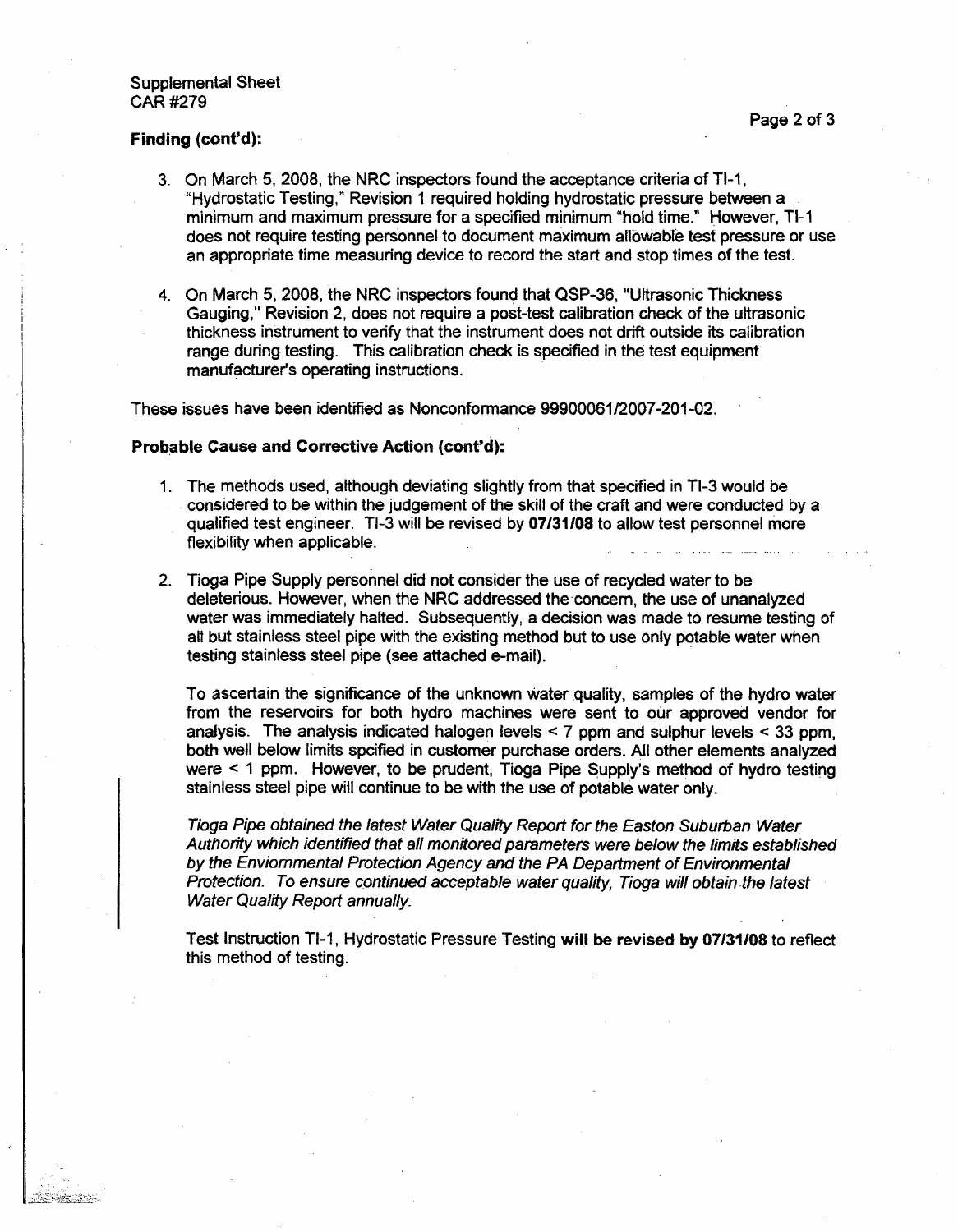3. ASTM A450, Standard Specification for General Requirements for Carbon, Ferritic Allow, and Austenitic Alloy Steel Tubes and ASTM A530, Standard Specification for General Requirements for Specialized Carbon and Alloy Steel Pipe both require that the test pressure be held for a minimum of only 5 seconds. For conservatism, Tioga Pipe elected to specify a **15** second hold time arid detemired that a duration of 15 seconds, well in excess of the required hold time could be easily determined by an estimate of the operator without the need for a timepiece.

TI-1 will be revised by 07131108 to require documentation of maximum allowable test pressure as well as the use of an uncalibrated timepiece still using the conservative hold time of 15 seconds. Tioga has purchased an uncalibrated timepiece with a digital display for use when conducting hydro tests. TI-1 will also be revised to require recording the test pressure hold time duration.

4. Failure to include the conduct of a post-test calibration check in QSP-36 was an oversight during procedure development. QSP-36 has been revised to require a post-test calibration check of the ultrasonic thickness instrument ("D" meter) in accordance with manufacturer's instructions.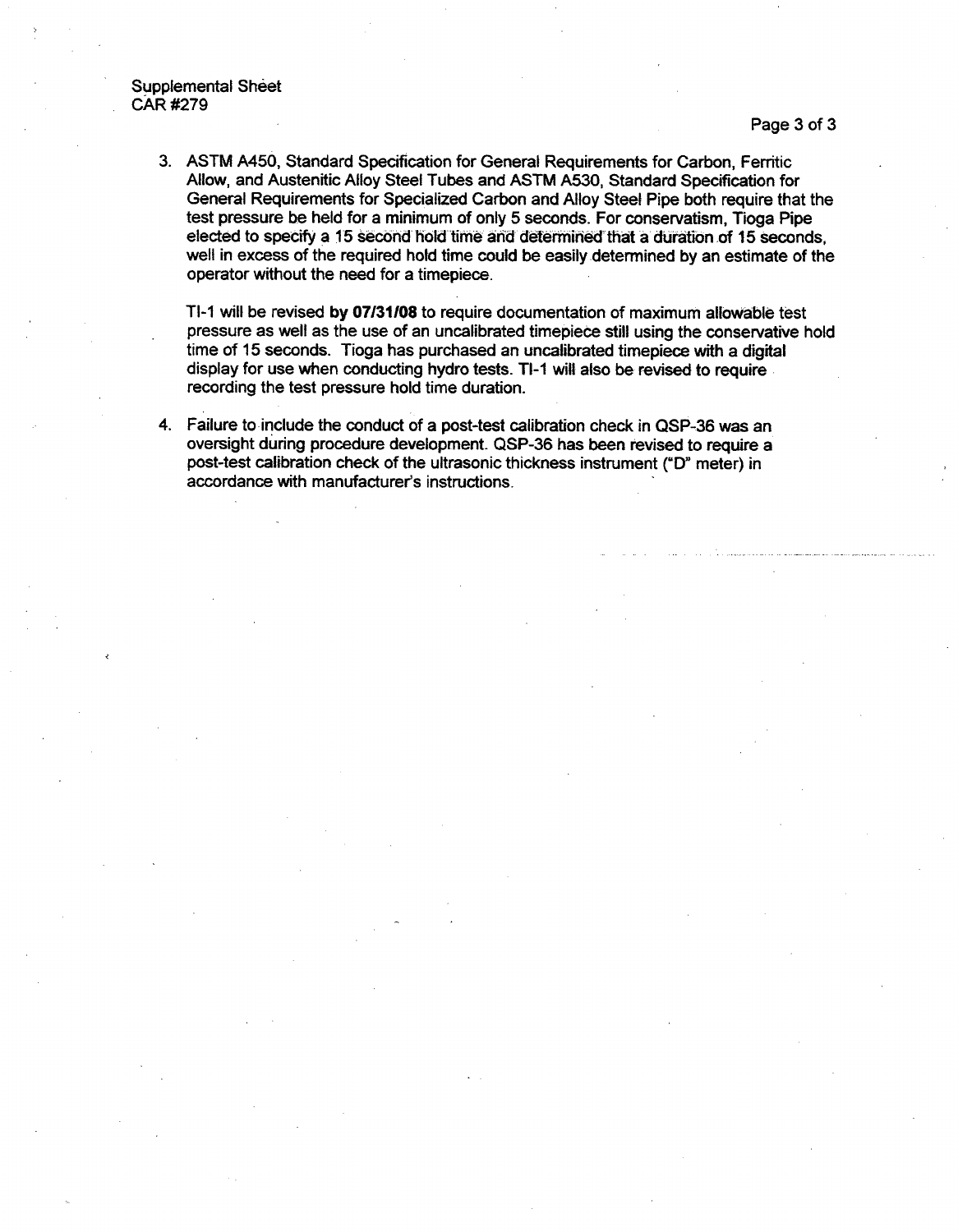|                                                                                                                                                                                                                                                                                                                                                                                                                                                                                                                                                                                |                                                               |                                                                                                                                                                                                  |                             | Vendor   |
|--------------------------------------------------------------------------------------------------------------------------------------------------------------------------------------------------------------------------------------------------------------------------------------------------------------------------------------------------------------------------------------------------------------------------------------------------------------------------------------------------------------------------------------------------------------------------------|---------------------------------------------------------------|--------------------------------------------------------------------------------------------------------------------------------------------------------------------------------------------------|-----------------------------|----------|
| Form QSP #26.1<br>9/85                                                                                                                                                                                                                                                                                                                                                                                                                                                                                                                                                         |                                                               |                                                                                                                                                                                                  |                             | Internal |
|                                                                                                                                                                                                                                                                                                                                                                                                                                                                                                                                                                                |                                                               | <b>TIOGA PIPE SUPPLY CO INC.</b><br><b>CORRECTIVE ACTION REPORT</b>                                                                                                                              |                             |          |
| Vendor Name: Tioga Pipe Supply Co Inc.                                                                                                                                                                                                                                                                                                                                                                                                                                                                                                                                         |                                                               |                                                                                                                                                                                                  | CAR # 281, Rev. 1           |          |
| Location: Easton, PA                                                                                                                                                                                                                                                                                                                                                                                                                                                                                                                                                           |                                                               |                                                                                                                                                                                                  | Date: 8/28/08               |          |
| <b>Requirement:</b><br>Criterion XV, Nonconforming Materials, Parts, or Components, of Appendix B to 10 CFR Part 50, states<br>that measures shall be established to control materials, parts, or components which do not conform to<br>requirements in order to prevent their inadvertent use or installation. Criterion XVI, Corrective Actions, of<br>Appendix B to 10 CFR Part 50, states that measures shall be established to assure that conditions<br>adverse to quality, such as non-conformances, are promptly identified and corrected.<br>(see Supplemental Sheet) |                                                               |                                                                                                                                                                                                  |                             |          |
| <b>Finding:</b>                                                                                                                                                                                                                                                                                                                                                                                                                                                                                                                                                                |                                                               |                                                                                                                                                                                                  |                             |          |
| Contrary to the stated requirements:                                                                                                                                                                                                                                                                                                                                                                                                                                                                                                                                           |                                                               |                                                                                                                                                                                                  |                             |          |
| 1. Tioga did not adhere to the requirements of Step 4.5 of QSP-17, "Nonconformance Procedure,"<br>corrective action report.                                                                                                                                                                                                                                                                                                                                                                                                                                                    |                                                               | Revision 7; on March 5, 2008, in that, when notified of a nonconforming condition by a customer,<br>Tioga's QA department failed to initiate a notice of nonconformance report and an associated |                             |          |
| Reported by: NRC Inspection Issue                                                                                                                                                                                                                                                                                                                                                                                                                                                                                                                                              |                                                               | Dept. NA                                                                                                                                                                                         | Date 3/6/08                 |          |
| Corrective Action Responsibility Steve DiMauro                                                                                                                                                                                                                                                                                                                                                                                                                                                                                                                                 |                                                               |                                                                                                                                                                                                  | Requested Reply Date 9/8/08 |          |
| <b>Probable Cause and Corrective Action:</b><br>1., 3. The QA Manager determined that the non-conforming item was already being controlled to prevent<br>(see Supplemental Sheet)<br>Date Corrective Action                                                                                                                                                                                                                                                                                                                                                                    | identified concerns and will take the action specified below. | its inadvertent use under the utility's corrective action program. Tioga Pipe understands the                                                                                                    |                             |          |
| To Be Completed 10/30/08                                                                                                                                                                                                                                                                                                                                                                                                                                                                                                                                                       |                                                               |                                                                                                                                                                                                  | teven ! De                  |          |
|                                                                                                                                                                                                                                                                                                                                                                                                                                                                                                                                                                                |                                                               |                                                                                                                                                                                                  |                             |          |
| Verification of Corrective Action                                                                                                                                                                                                                                                                                                                                                                                                                                                                                                                                              |                                                               |                                                                                                                                                                                                  |                             |          |
| Comments:                                                                                                                                                                                                                                                                                                                                                                                                                                                                                                                                                                      |                                                               |                                                                                                                                                                                                  |                             |          |
|                                                                                                                                                                                                                                                                                                                                                                                                                                                                                                                                                                                |                                                               |                                                                                                                                                                                                  |                             |          |
|                                                                                                                                                                                                                                                                                                                                                                                                                                                                                                                                                                                |                                                               | Dept.                                                                                                                                                                                            | Date                        |          |
|                                                                                                                                                                                                                                                                                                                                                                                                                                                                                                                                                                                |                                                               |                                                                                                                                                                                                  |                             |          |
|                                                                                                                                                                                                                                                                                                                                                                                                                                                                                                                                                                                |                                                               |                                                                                                                                                                                                  |                             |          |
|                                                                                                                                                                                                                                                                                                                                                                                                                                                                                                                                                                                |                                                               |                                                                                                                                                                                                  |                             |          |
|                                                                                                                                                                                                                                                                                                                                                                                                                                                                                                                                                                                |                                                               |                                                                                                                                                                                                  |                             |          |

 $\label{eq:2.1} \begin{split} \mathcal{L}_{\text{max}}(\mathbf{r}) = \frac{1}{2} \sum_{i=1}^{N_{\text{max}}} \mathcal{L}_{\text{max}}(\mathbf{r}) \\ \mathcal{L}_{\text{max}}(\mathbf{r}) = \frac{1}{2} \sum_{i=1}^{N_{\text{max}}} \mathcal{L}_{\text{max}}(\mathbf{r}) \\ \mathcal{L}_{\text{max}}(\mathbf{r}) = \frac{1}{2} \sum_{i=1}^{N_{\text{max}}} \mathcal{L}_{\text{max}}(\mathbf{r}) \\ \mathcal{L}_{\text{max}}(\mathbf{r}) = \frac{1}{2} \sum_{i=1}$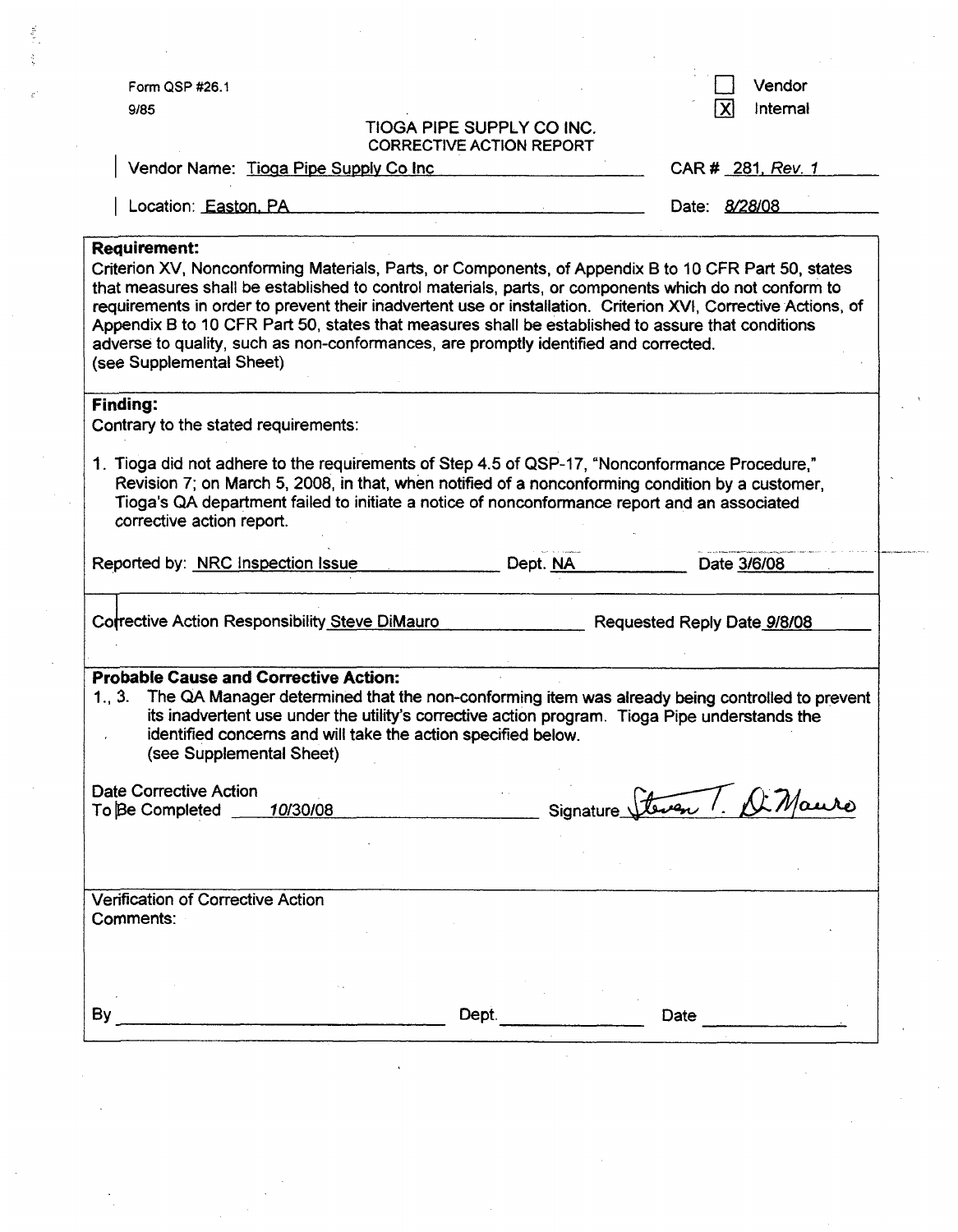### Supplemental Sheet CAR 281

#### Requirement (cont'd):

Tioga QSM, Section 15, "Control of Non-conformances," Revision 15, dated October 10, 2003, states that "non-conformances are processed in accordance with an established written procedure covering the identification, documentation, segregation, and disposition."

Tioga QSM Section 16, "Corrective Action," Revision 16, dated October 10,. 2003, requires that a request for corrective action be generated when conditions adverse to quality exist that reflect a possible programmatic failure, such as repetitive non-conformances, deviation from Tioga Pipe's Quality program, or a significant nonconforming condition.

Tioga QSP-17, "Non-Conformance Procedure," Revision 7, dated December 12, 2006, Step 4.5 requires that "if material has shipped to a customer and later found to be or suspected to be non-conforming, the QA Department shall notify the customer by issuing and sending a Nonconformance Report for their review and disposition." QSP-17 Step 4.6requires that "during the evaluation for required corrective action, the QA manager will evaluate and document on the Nonconformance Report whether a determination for reportability under 1OCFR21 must be performed." **.**

Tioga QSP-26, "Corrective Action Procedure," Revision 8, dated October 10, 2008, references a corrective action report form used to track corrective actions for identified non-conformances.

#### Finding (cont'd):

- 2. Even though Tioga had identified numerous, repetitive non-conformances over a three-year period by two different sub-suppliers, a corrective action report form was not initiated as required by Tioga QSP-26, "Corrective Action Procedure," Revision 8.
- 3. On March 6, 2008, the.NRC inspectors found that upon receiving a rejected "butt-welded elbow fitting" from a customer, Tioga personnel failed to follow steps 4.5 and 4.6 of QSP-17, "Nonconformance Procedure," Revision 7. Steps 4.5 and 4.6 required an issuance of a nonconformance report and initiation of a corrective action report.

These issues have been identified as Nonconformance 99900061/2007-201-04.

### Probable Cause and Corrective Action (cont'd):

2. The QA Manager determined that the issues in question were unrelated isolated incidents which occurred over a three year period and did not meet the threshold for generating corrective action reports.

### Corrective Action  $-$  Items 1, 2, 3

Although the Corrective Action System at Tioga Pipe Supply Co. is in compliance with applicable regulations, Tioga will enhance the program to encourage the identification of issues by all employees at a low threshold in the spirit of continuous improvement.

The current program had no entry except through the QA Manager. QSP-26, Corrective Action Procedure will be revised or supplemented with a separate procedure (e.g. a condition reporting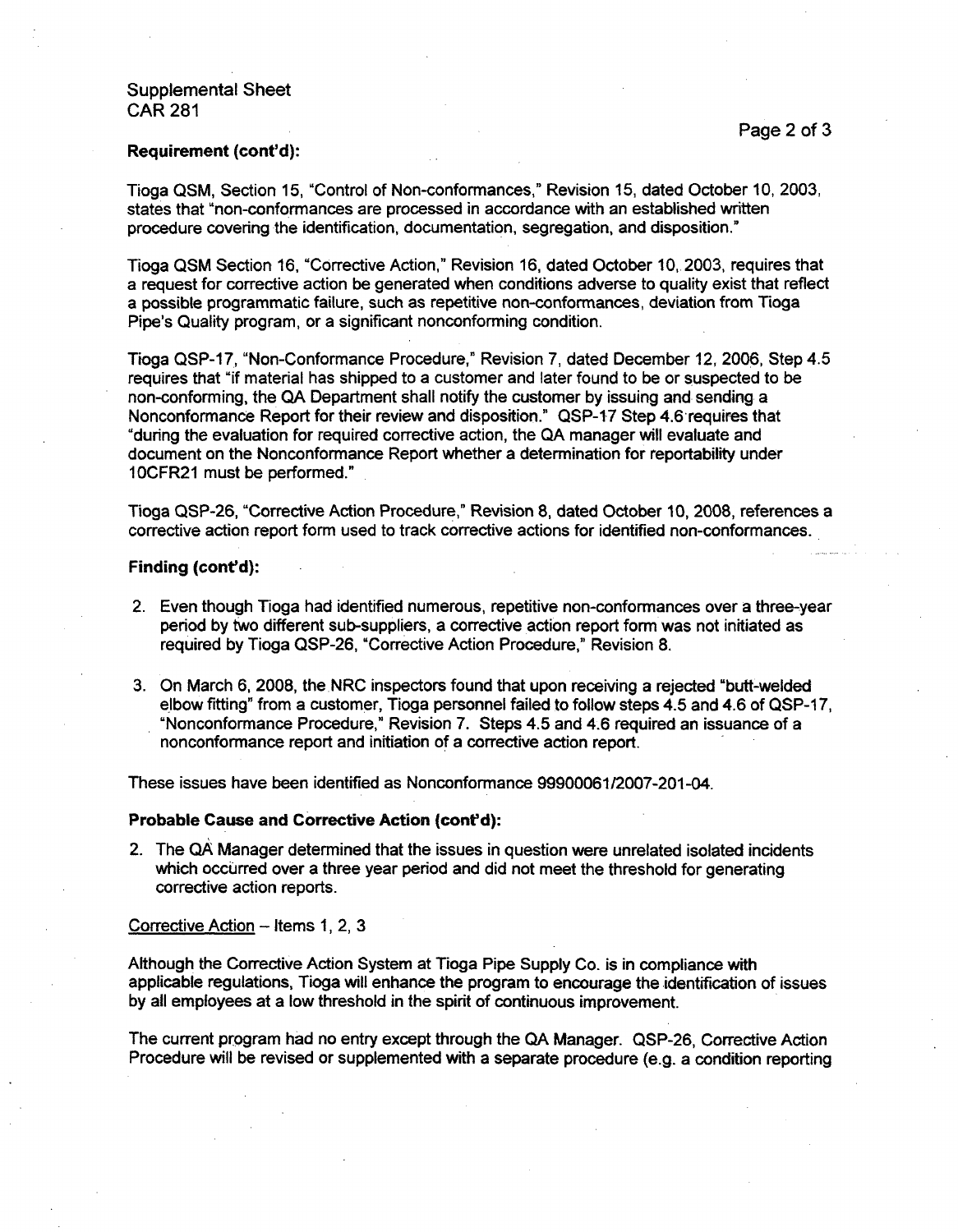# Supplemental Sheet CAR 281

system) by **10130/08** to encourage the identification of issues or concerns at any employee level.

Page 3 of 3

*The following enhancements will be included in the proposed revision to QSP-26.*

- **"** *The program will change to a Condition Reporting System for the identification of any issue by any Tioga Pipe Supply Co., Inc. employee.*
- o *A Management Review Group (MRG)will be used to determine significance levels, and Part 21 applicability*
- **0** *The MRG will determine* if *nonconformance reports should be generated as a result of the identified condition. The Tioga Nonconformance procedure will continue to drive issuance of a CR (with appropriate significance level) when the applicable determination is made.*